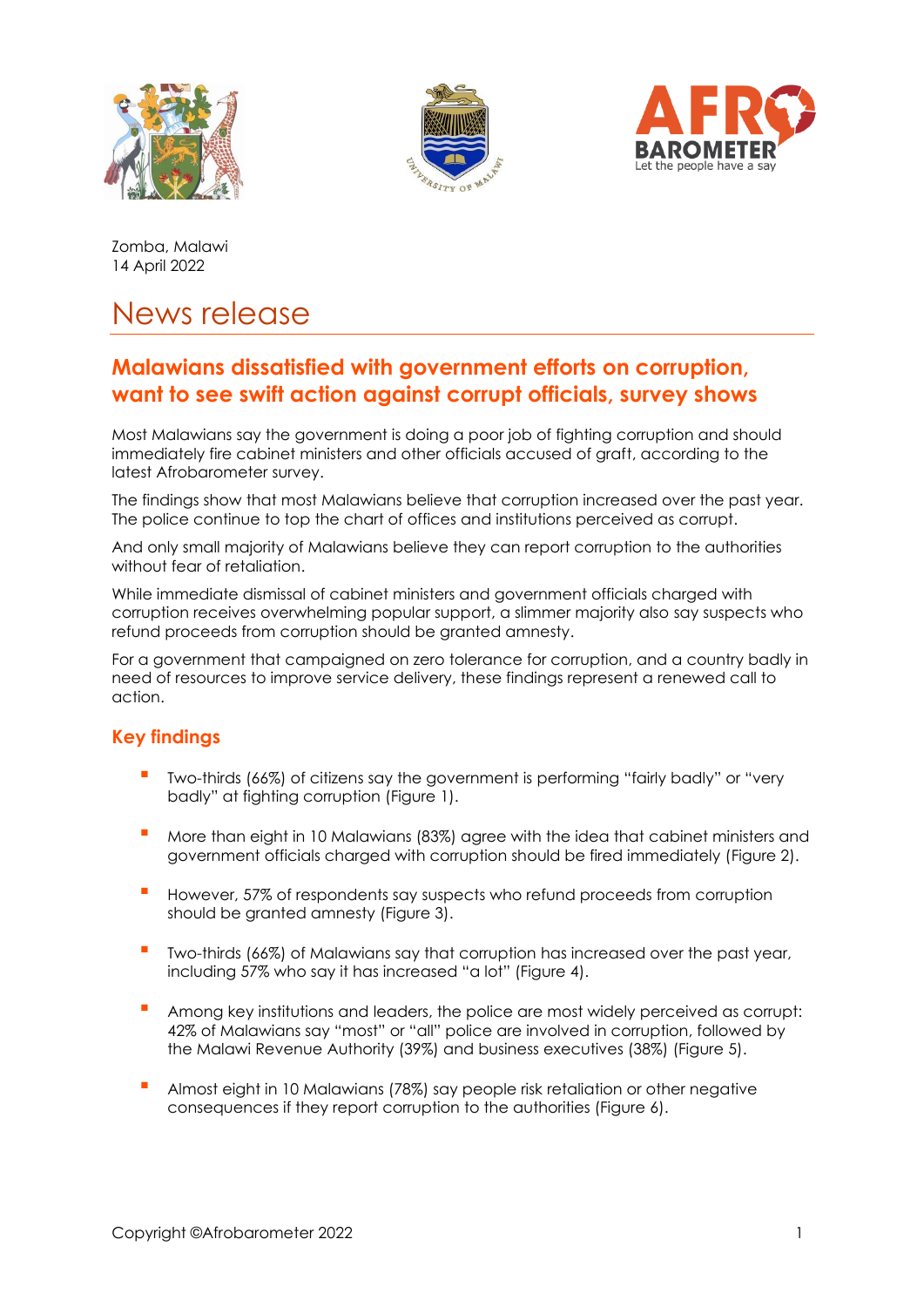

# **Afrobarometer surveys**

Afrobarometer is a pan-African, non-partisan survey research network that provides reliable data on African experiences and evaluations of democracy, governance, and quality of life. Eight survey rounds in up to 39 countries have been completed since 1999. Round 9 surveys (2021/2022) are currently underway. Afrobarometer's national partners conduct face-toface interviews in the language of the respondent's choice.

The Afrobarometer team in Malawi, led by the Centre for Social Research, interviewed a nationally representative sample of 1,200 adult Malawians in February 2022. A sample of this size yields country-level results with a margin of error of +/-3 percentage points at a 95% confidence level. Previous surveys were conducted in Malawi in 1999, 2003, 2005, 2008, 2012, 2014, 2017, and 2019.

# **Charts**



#### **Figure 1: Government handling of the fight against corruption** | Malawi | 2022

*Respondents were asked: How well or badly would you say the current government is handling the following matters, or haven't you heard enough to say: Fighting corruption in government?*



#### **Figure 2: Cabinet ministers and government officials facing corruption charges should be fired** | Malawi | 2022

*Respondents were asked: Looking at the fight against corruption in Malawi, to what extent do you agree or disagree with the following statement: Cabinet ministers and government officials who have been charged with corruption crimes should be fired immediately?*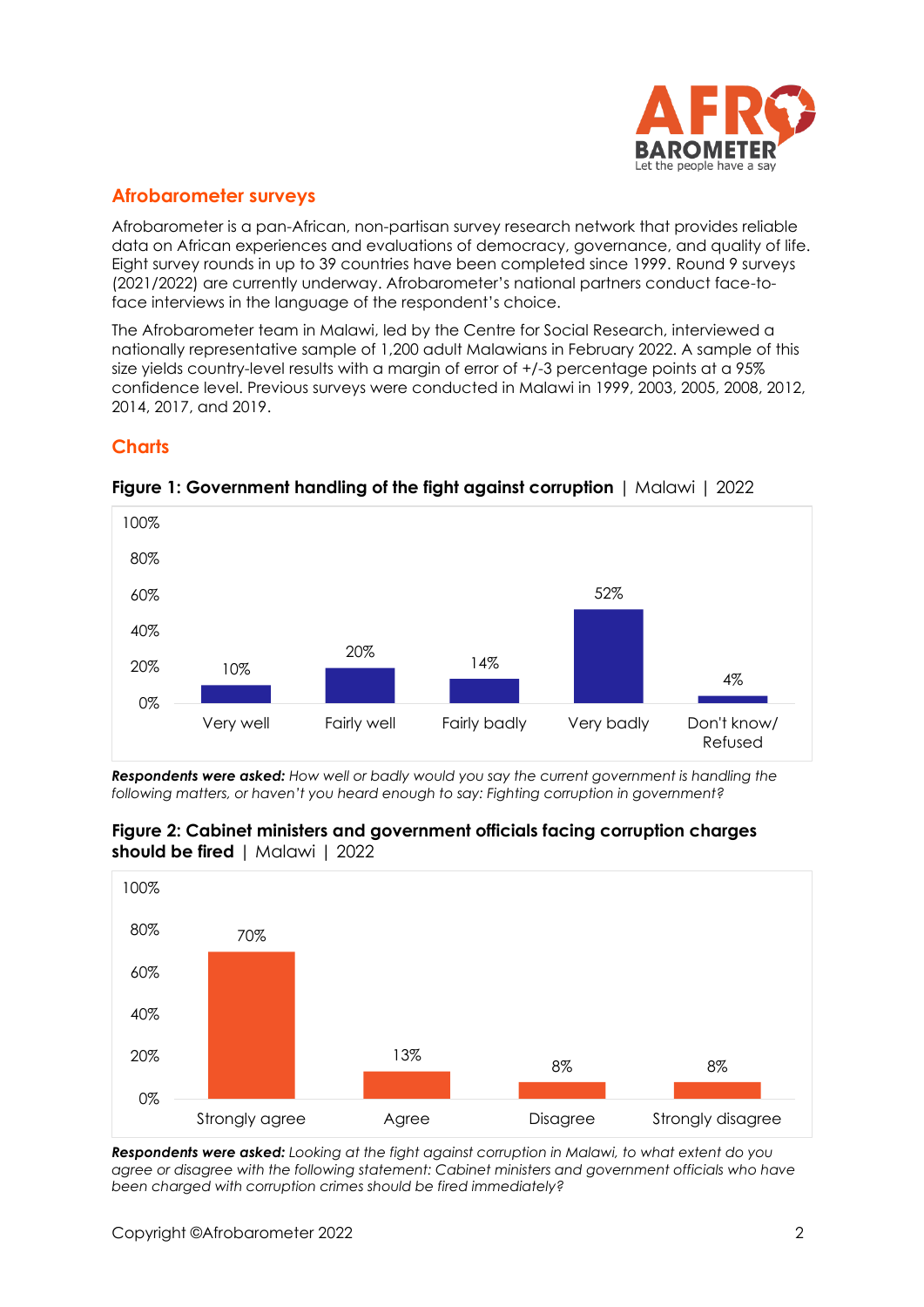



# **Figure 3: Should suspects who return proceeds of corruption be granted amnesty?**  | Malawi | 2022

*Respondents were asked: Looking at the fight against corruption in Malawi, to what extent do you agree or disagree with the following statement: All corruption suspects who have refunded the proceeds of corruption within a specified period should be granted amnesty?*



#### **Figure 4: Has corruption increased or decreased?** | Malawi | 2022

*Respondents were asked: In your opinion, over the past year, has the level of corruption in this country increased, decreased, or stayed the same?*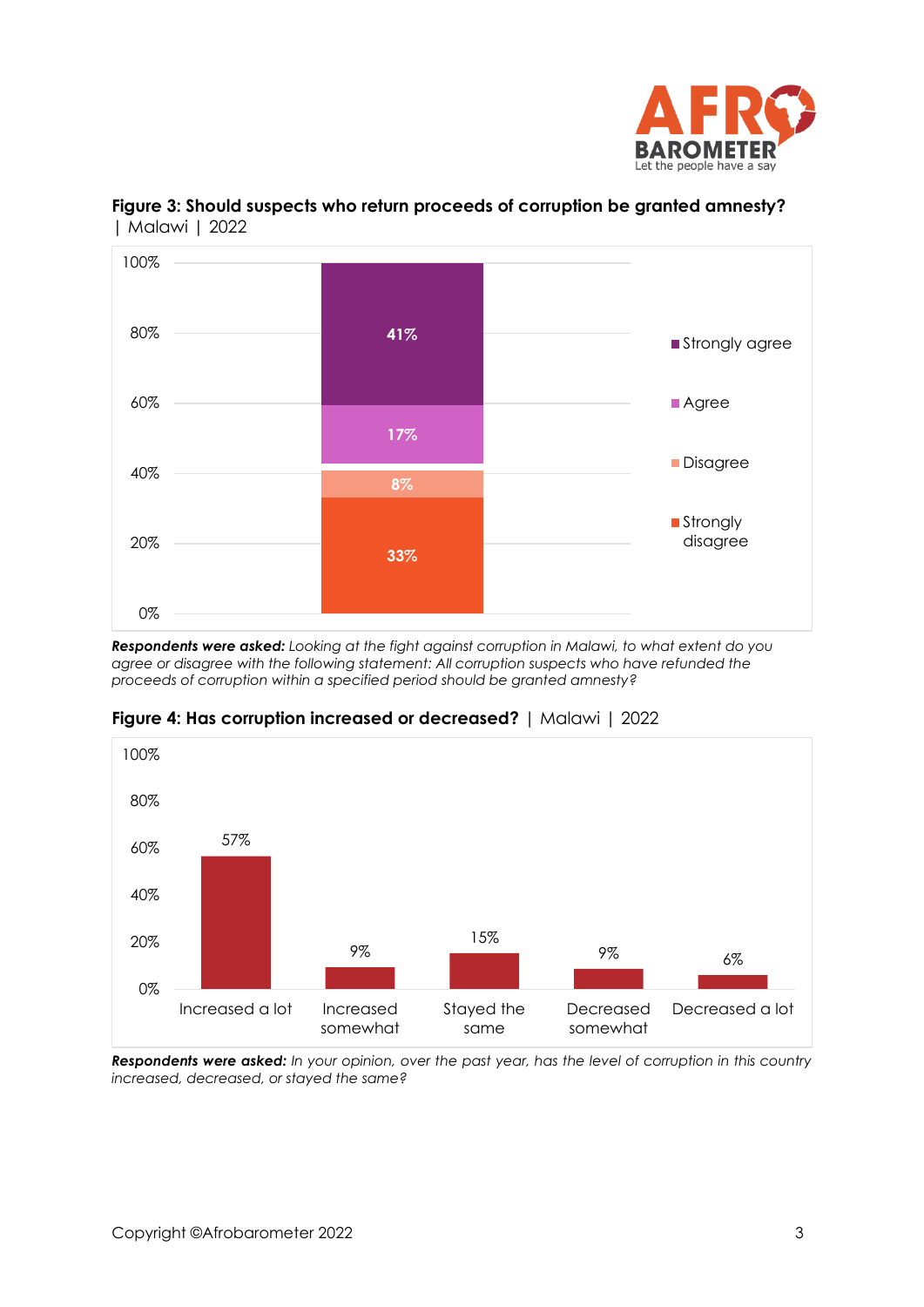



#### **Figure 5: Most/All perceived as corrupt** | Malawi | 2022

*Respondents were asked: How many of the following people do you think are involved in corruption, or haven't you heard enough about them to say? (% of respondents who say "most of them" or "all of them")*